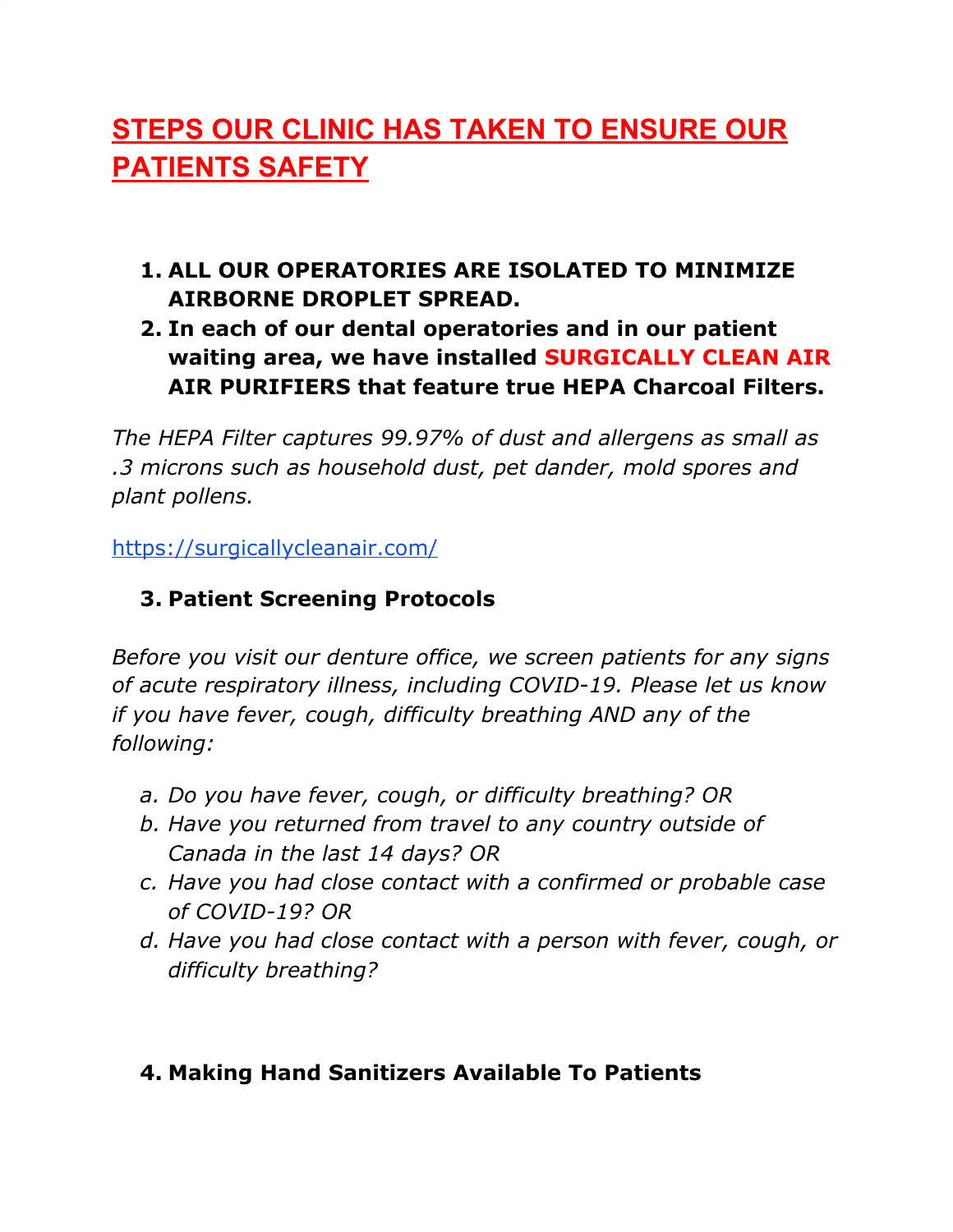### **5. Minimizing the Number of Patients in the Waiting Room**

*We schedule our denture patients all throughout the day to minimize the chance for patients meeting each other on their way in and out of our office. When you come into our office, you are immediately ushered into an enclosed dental suite that has a HEPA air.*

## **Infection Prevention Protocols That Meet College of Denturists And Public Health Ontario Standards**

[Infection prevention and control \(IPAC\)](https://www.publichealthontario.ca/en/health-topics/infection-prevention-control) is a critically important part of safe patient care required by the COLLEGE OF DENTURIST (CDO) and Public Health Ontario (PHO). It involves rigorous evidence-based practices in the denture office to prevent the spread of diseases. At Great Smile, some of our IPAC protocols include:

*1. Strict adherence to hand hygiene practices before and after seeing dental patients.*

*2. Wearing personal protective equipment including eye protection, face masks (such as N95 masks), nitrile gloves, face shields, and gowns.*

*3. Sterilizing reusable dental instruments under high heat and pressure, and using disposable dental instruments wherever possible.*

*4. Cleaning the dental suite with hospital-grade disinfectants after every dental patient.*

*5. Protective barriers in our reception areas.*